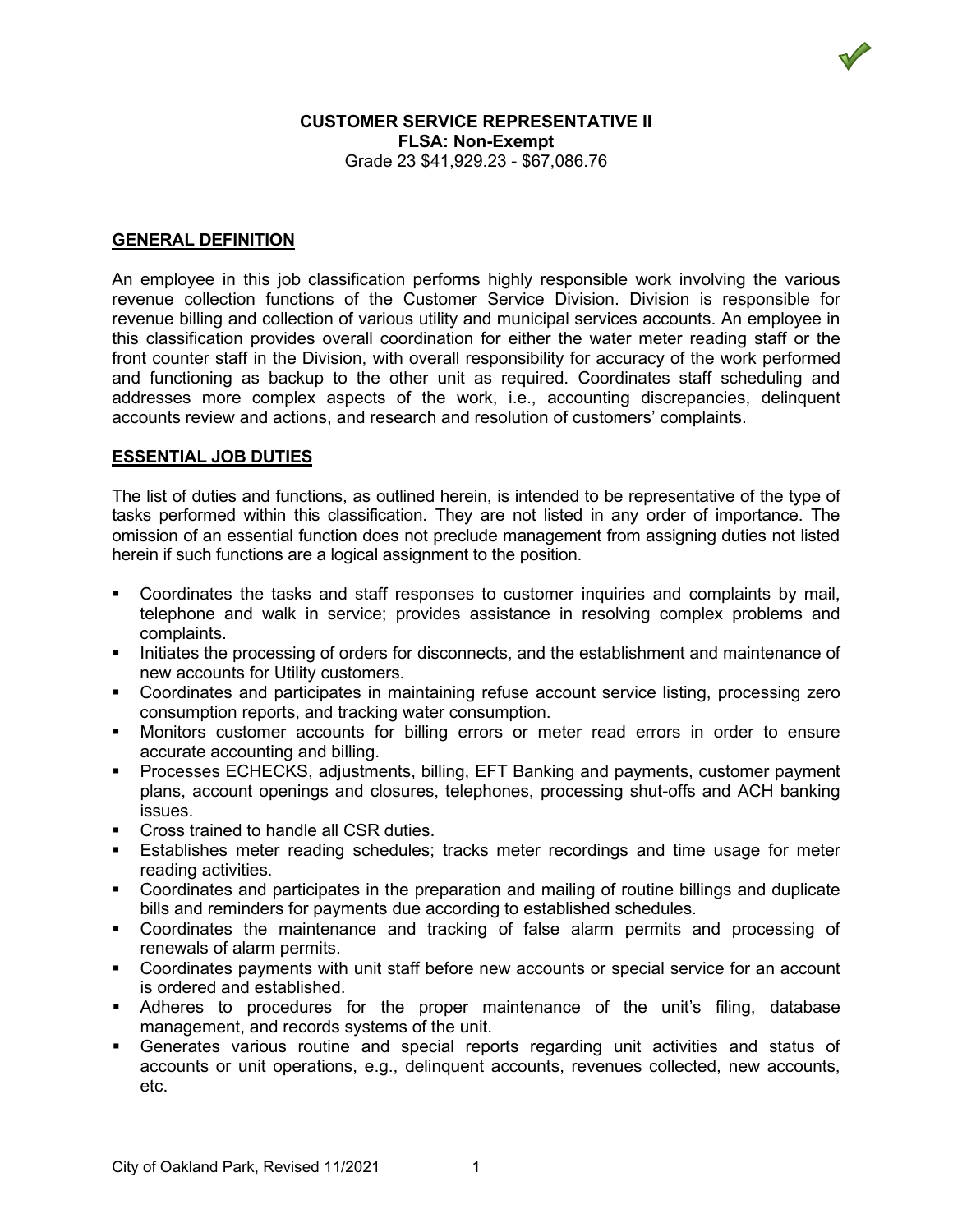## **CUSTOMER SERVICE REPRESENTATIVE II FLSA: Non-Exempt** Grade 23 \$41,929.23 - \$67,086.76

- Communicates with coworkers, management, citizens, and others in a courteous and professional manner.
- Provides training, guidance, and assistance to staff under charge in all aspects of customer service functions.
- Adheres to established policies, work procedures, and any applicable regulatory standards associated with the work.
- Requires regular attendance to scheduled work shifts.

## **KNOWLEDGE, SKILLS & ABILITIES**

- Considerable knowledge of revenue accounting, collections processes and consumer billing practices and procedures.
- Considerable knowledge of the meter reading functions and equipment utilized in tracking and accounting for water consumption.
- Substantial familiarity with current office technologies, standard office practices, personal computers and related peripheral equipment.
- **Competency in utilizing Microsoft software, specifically ACCESS and EXCEL.**
- Substantial familiarity with accounting principles and practices as applied to the maintenance of customer utility billing processes.
- Ability to provide guidance, training and assistance to staff regarding processes, procedures, and policies governing the work.
- Ability to plan, coordinate, and schedule work responsibilities for unit staff in a manner to ensure adherence to prescribed schedules of the unit.
- Strong customer service skills, including problem resolution and dealing effectively with angry or frustrated customers.

# **MINIMUM ACCEPTABLE EDUCATION, TRAINING & EXPERIENCE**

High school diploma or GED with 3 years progressively responsible and knowledgeable experience in a utilities customer service and accounts maintenance environment, preferably in a municipal finance, banking or revenue collections environment; Associate's degree in a business-related field may substitute for 2 years of the required experience. Requires working knowledge in use of Microsoft-based applications, specifically Excel.

## **PREEFERRED**

Two-years of experience as a Customer Service Representative I 6 months Lead worker experience Demonstrated competency in the use of Access

## **PHYSICAL REQUIREMENTS**

The City of Oakland Park is an Equal Opportunity Employer. In compliance with the Americans with Disabilities Act (42 U.S. C. 12101 et. seq.), the City of Oakland Park will provide reasonable accommodations to qualified individuals with disabilities and encourages both prospective and current employees to discuss potential accommodations with the employer. The physical